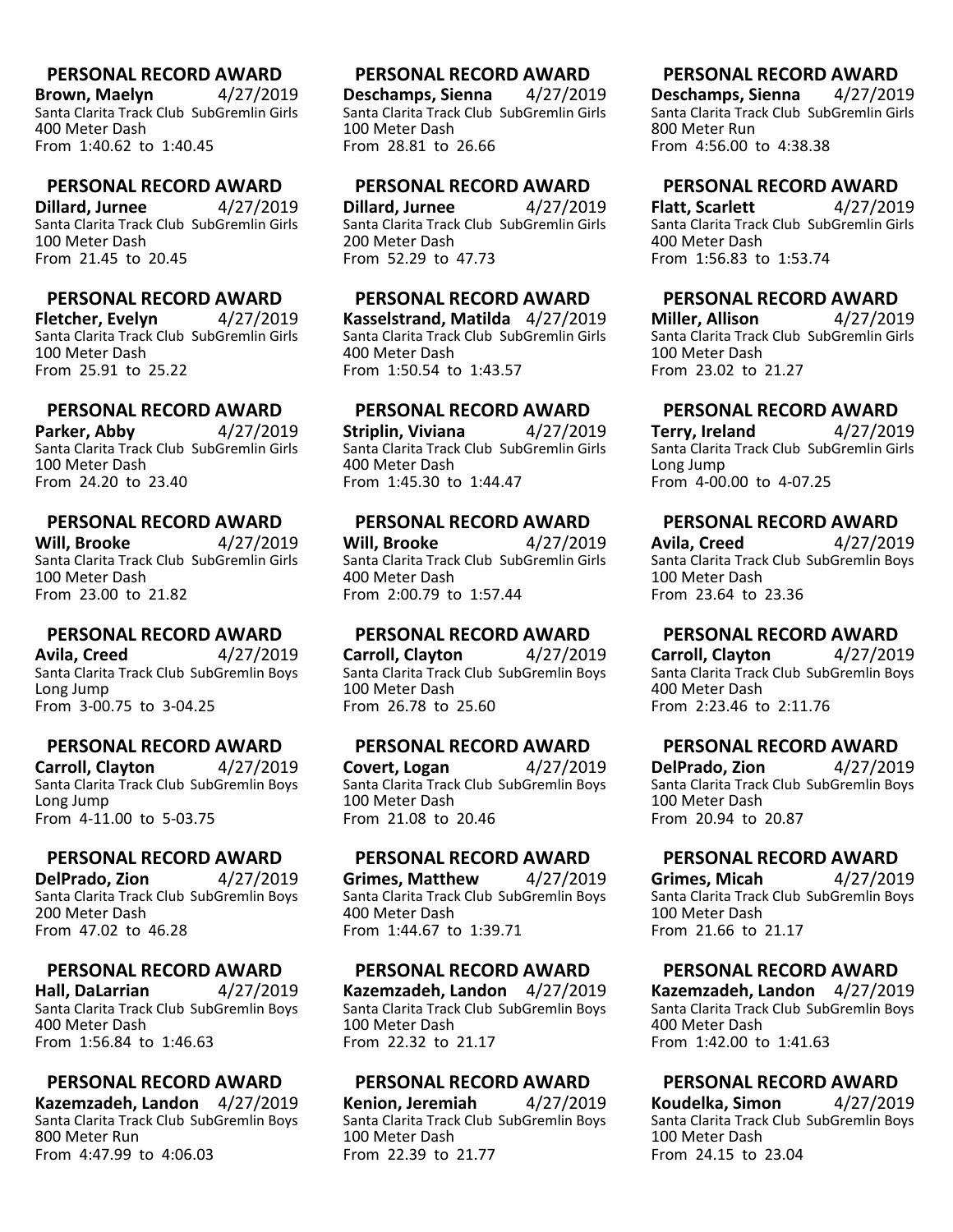**Koudelka, Simon** 4/27/2019 Santa Clarita Track Club SubGremlin Boys 400 Meter Dash From 1:58.83 to 1:53.34

#### **PERSONAL RECORD AWARD**

**Nickell, Adam** 4/27/2019 Santa Clarita Track Club SubGremlin Boys 800 Meter Run From 3:34.18 to 3:33.12

## **PERSONAL RECORD AWARD**

**Reddy, Tyrus** 4/27/2019 Santa Clarita Track Club SubGremlin Boys 400 Meter Dash From 1:59.87 to 1:56.99

# **PERSONAL RECORD AWARD**

**Shields, Jalil** 4/27/2019 Santa Clarita Track Club SubGremlin Boys 400 Meter Dash From 1:57.04 to 1:56.30

## **PERSONAL RECORD AWARD**

**Theule, Collin** 4/27/2019 Santa Clarita Track Club SubGremlin Boys 800 Meter Run From 3:46.26 to 3:35.84

### **PERSONAL RECORD AWARD**

**Calderon, Kenzie** 4/27/2019<br>Santa Clarita Track Club Gremlin Girls Santa Clarita Track Club 1500 Meter Run From 8:03.31 to 7:57.77

### **PERSONAL RECORD AWARD**

**Goldberg, Lily** 4/27/2019<br>Santa Clarita Track Club Gremlin Girls Santa Clarita Track Club 800 Meter Run From 3:52.76 to 3:43.09

#### **PERSONAL RECORD AWARD**

**Quezada, Bella** 4/27/2019 Santa Clarita Track Club 400 Meter Dash From 1:44.28 to 1:43.33

#### **PERSONAL RECORD AWARD**

**Acosta, Ian** 4/27/2019<br>Santa Clarita Track Club Gremlin Boys Santa Clarita Track Club 1500 Meter Run From 7:44.18 to 7:42.92

### **PERSONAL RECORD AWARD**

**Ganuza, David** 4/27/2019<br>Santa Clarita Track Club Gremlin Boys Santa Clarita Track Club 400 Meter Dash From 1:56.53 to 1:41.90

## **PERSONAL RECORD AWARD**

**Nickell, Adam** 4/27/2019 Santa Clarita Track Club SubGremlin Boys 200 Meter Dash From 41.96 to 41.25

#### **PERSONAL RECORD AWARD**

**Reddy, Tyrus** 4/27/2019 Santa Clarita Track Club SubGremlin Boys 100 Meter Dash From 23.77 to 23.54

## **PERSONAL RECORD AWARD**

**Rivas, Cesar** 4/27/2019 Santa Clarita Track Club SubGremlin Boys 400 Meter Dash From 2:03.47 to 2:01.03

## **PERSONAL RECORD AWARD**

**Smith, Emerson** 4/27/2019 Santa Clarita Track Club SubGremlin Boys 200 Meter Dash From 1:04.31 to 56.85

## **PERSONAL RECORD AWARD**

**Thompson, Tyler** 4/27/2019 Santa Clarita Track Club SubGremlin Boys 100 Meter Dash From 24.04 to 23.42

#### **PERSONAL RECORD AWARD**

**Dalley, Tatum** 4/27/2019<br>Santa Clarita Track Club Gremlin Girls Santa Clarita Track Club 1500 Meter Run From 7:37.80 to 7:14.65

### **PERSONAL RECORD AWARD**

**Kasselstrand, Josefine** 4/27/2019 Santa Clarita Track Club 400 Meter Dash From 1:41.80 to 1:37.13

#### **PERSONAL RECORD AWARD**

**Reddy, Meliani** 4/27/2019 Santa Clarita Track Club 400 Meter Dash From 1:45.01 to 1:44.02

#### **PERSONAL RECORD AWARD**

**Digiovanni, Cole** 4/27/2019<br>Santa Clarita Track Club Gremlin Boys Santa Clarita Track Club 200 Meter Dash From 46.43 to 46.41

#### **PERSONAL RECORD AWARD**

**Garner, Miles** 4/27/2019<br>Santa Clarita Track Club Gremlin Boys Santa Clarita Track Club 100 Meter Dash From 18.50 to 18.08

## **PERSONAL RECORD AWARD**

**Nickell, Adam** 4/27/2019 Santa Clarita Track Club SubGremlin Boys 400 Meter Dash From 1:30.54 to 1:27.70

## **PERSONAL RECORD AWARD**

**Reddy, Tyrus** 4/27/2019 Santa Clarita Track Club SubGremlin Boys 200 Meter Dash From 56.85 to 53.50

## **PERSONAL RECORD AWARD**

**Shields, Jalil** 4/27/2019 Santa Clarita Track Club SubGremlin Boys 100 Meter Dash From 27.80 to 24.28

# **PERSONAL RECORD AWARD**

**Theule, Collin** 4/27/2019 Santa Clarita Track Club SubGremlin Boys 100 Meter Dash From 20.35 to 18.88

# **PERSONAL RECORD AWARD**

**Aquino, Aaliyah** 4/27/2019 Santa Clarita Track Club 100 Meter Dash From 19.88 to 18.54

**PERSONAL RECORD AWARD**

**Goldberg, Lily** 4/27/2019 Santa Clarita Track Club Gremlin Girls 400 Meter Dash From 1:47.16 to 1:46.55

### **PERSONAL RECORD AWARD**

**Kasselstrand, Josefine** 4/27/2019 Santa Clarita Track Club Long Jump From 6-09.25 to 7-01.00

#### **PERSONAL RECORD AWARD**

| Trujillo, Meg            | 4/27/2019            |
|--------------------------|----------------------|
| Santa Clarita Track Club | <b>Gremlin Girls</b> |
| 100 Meter Dash           |                      |
| From 20.06 to 18.97      |                      |

#### **PERSONAL RECORD AWARD**

**Digiovanni, Cole** 4/27/2019<br>
Santa Clarita Track Club Gremlin Boys Santa Clarita Track Club 400 Meter Dash From 1:42.46 to 1:41.04

#### **PERSONAL RECORD AWARD**

**McFarren, Jack** 4/27/2019<br>
Santa Clarita Track Club Gremlin Boys Santa Clarita Track Club 400 Meter Dash From 1:31.48 to 1:29.80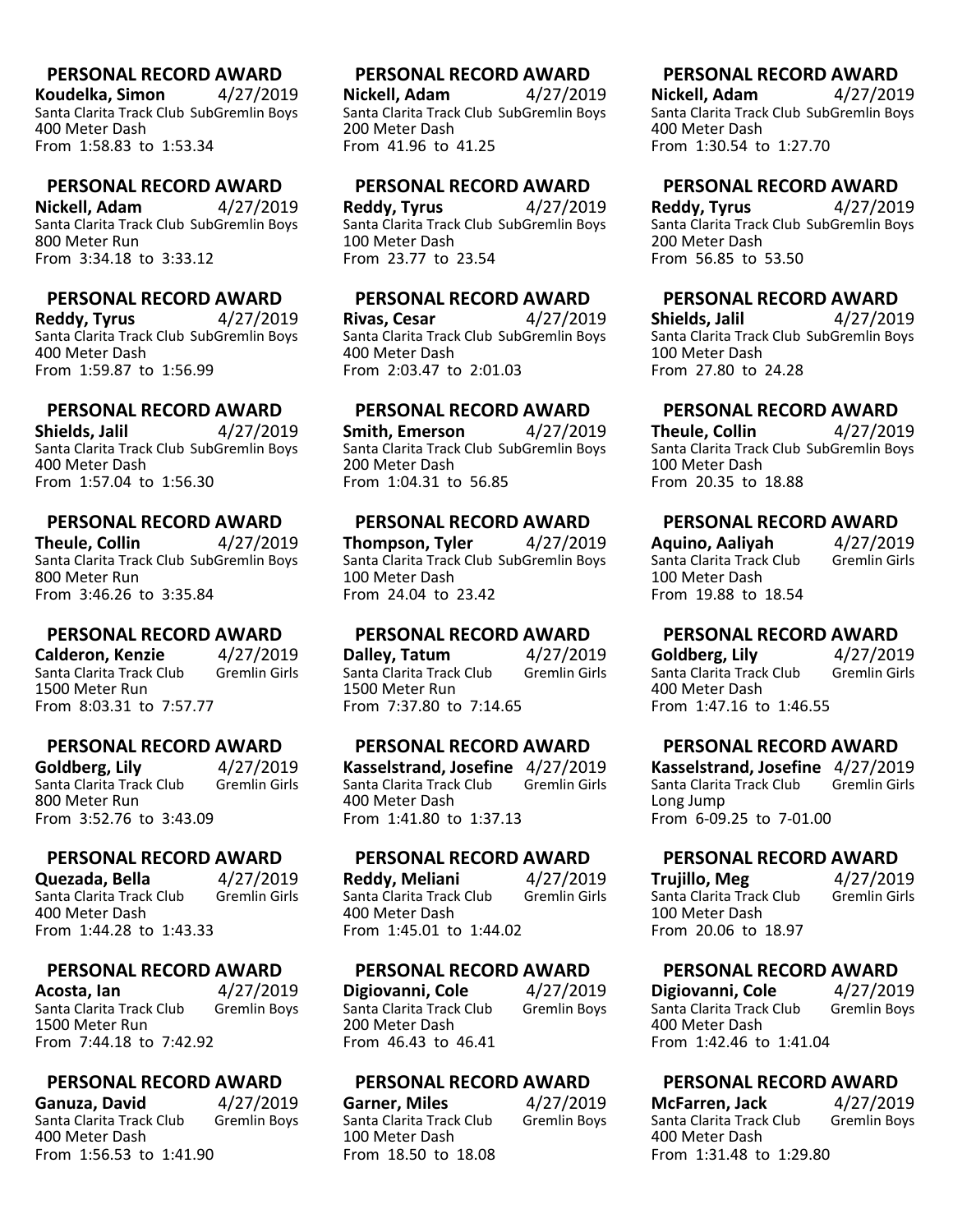**Nielson, Cade** 4/27/2019<br>Santa Clarita Track Club Gremlin Boys Santa Clarita Track Club 400 Meter Dash From 1:44.74 to 1:40.09

#### **PERSONAL RECORD AWARD**

**Smith, Evan** 4/27/2019<br>Santa Clarita Track Club Gremlin Boys Santa Clarita Track Club 100 Meter Dash From 18.40 to 17.50

### **PERSONAL RECORD AWARD**

**Vasquez, Nolan** 1/27/2019<br>Santa Clarita Track Club Gremlin Bovs Santa Clarita Track Club Long Jump From 7-03.50 to 7-09.00

#### **PERSONAL RECORD AWARD**

**Goldberg, Emma** 4/27/2019<br>Santa Clarita Track Club Bantam Girls Santa Clarita Track Club 800 Meter Run From 3:29.70 to 3:23.80

#### **PERSONAL RECORD AWARD**

**Lawrie, Moriah** 4/27/2019 Santa Clarita Track Club 100 Meter Dash From 19.92 to 19.41

#### **PERSONAL RECORD AWARD**

**Salgado, Sadie** 4/27/2019 Santa Clarita Track Club Bantam Girls 800 Meter Run From 3:16.29 to 3:11.25

**PERSONAL RECORD AWARD Shields, Mzuri** 4/27/2019<br>Santa Clarita Track Club Bantam Girls Santa Clarita Track Club 100 Meter Dash From 18.38 to 18.36

#### **PERSONAL RECORD AWARD**

**Bencun, Raphael**  $4/27/2019$ <br>Santa Clarita Track Club Bantam Boys Santa Clarita Track Club 100 Meter Dash From 15.86 to 15.37

#### **PERSONAL RECORD AWARD**

**Covarrubias, Asher** 4/27/2019<br>Santa Clarita Track Club Bantam Boys Santa Clarita Track Club 100 Meter Dash From 19.98 to 19.23

### **PERSONAL RECORD AWARD**

**Fredericks, Ezra** 4/27/2019<br>Santa Clarita Track Club Bantam Boys Santa Clarita Track Club 1500 Meter Run From 6:28.41 to 6:20.62

#### **PERSONAL RECORD AWARD**

**Schneider, Griffin** 4/27/2019<br>Santa Clarita Track Club Gremlin Boys Santa Clarita Track Club 400 Meter Dash From 1:37.34 to 1:35.13

#### **PERSONAL RECORD AWARD**

**Striplin, Ethan** 4/27/2019 Santa Clarita Track Club Gremlin Boys 400 Meter Dash From 1:32.33 to 1:27.72

## **PERSONAL RECORD AWARD**

**De Jesus, Eden** 4/27/2019<br>Santa Clarita Track Club Bantam Girls Santa Clarita Track Club 100 Meter Dash From 18.00 to 17.87

## **PERSONAL RECORD AWARD**

**Goldberg, Emma** 4/27/2019 Santa Clarita Track Club 1500 Meter Run From 6:50.07 to 6:39.62

#### **PERSONAL RECORD AWARD**

**Rivas, Emily** 4/27/2019 Santa Clarita Track Club 100 Meter Dash From 18.23 to 17.73

#### **PERSONAL RECORD AWARD**

**Salgado, Sadie 4/27/2019**<br>Santa Clarita Track Club Bantam Girls Santa Clarita Track Club 1500 Meter Run From 6:42.52 to 6:31.43

#### **PERSONAL RECORD AWARD**

Santa Clarita Track Club 200 Meter Dash From 36.73 to 34.96

#### **PERSONAL RECORD AWARD**

**Caradine, Jeremiah** 4/27/2019<br>Santa Clarita Track Club Bantam Boys Santa Clarita Track Club 100 Meter Dash From 16.80 to 16.55

#### **PERSONAL RECORD AWARD**

**Fowler, Nathan** 4/27/2019<br>Santa Clarita Track Club Bantam Boys Santa Clarita Track Club 100 Meter Dash From 19.43 to 19.25

#### **PERSONAL RECORD AWARD**

**Gastaldi, Nicolas** 4/27/2019<br>
Santa Clarita Track Club Bantam Boys Santa Clarita Track Club High Jump From 3-00.00 to 3-02.00

#### **PERSONAL RECORD AWARD**

**Simpson, Hank** 4/27/2019<br>
Santa Clarita Track Club Gremlin Boys Santa Clarita Track Club Long Jump From 6-07.00 to 7-00.25

## **PERSONAL RECORD AWARD**

**Vasquez, Nolan** 4/27/2019<br>
Santa Clarita Track Club Gremlin Boys Santa Clarita Track Club 1500 Meter Run From 7:11.01 to 6:59.88

## **PERSONAL RECORD AWARD**

**DelPrado, Petra**  $4/27/2019$ <br>Santa Clarita Track Club Bantam Girls Santa Clarita Track Club 200 Meter Dash From 40.16 to 37.34

# **PERSONAL RECORD AWARD**

**Gray, Reagan** 4/27/2019 Santa Clarita Track Club 400 Meter Dash From 1:24.90 to 1:24.20

## **PERSONAL RECORD AWARD**

**Rivas, Emily** 4/27/2019 Santa Clarita Track Club 400 Meter Dash From 1:43.50 to 1:39.26

## **PERSONAL RECORD AWARD**

**Shah, Antonia** (1/27/2019)<br>Santa Clarita Track Club (1) Bantam Girls Santa Clarita Track Club 100 Meter Dash From 18.35 to 18.12

## **PERSONAL RECORD AWARD**

**Agyekum, Akwasi** 4/27/2019<br>Santa Clarita Track Club Bantam Boys Santa Clarita Track Club 100 Meter Dash From 17.77 to 17.00

## **PERSONAL RECORD AWARD**

**Caradine, Jeremiah** 4/27/2019<br>Santa Clarita Track Club Bantam Boys Santa Clarita Track Club Shot put From 15-00.50 to 16-07.00

### **PERSONAL RECORD AWARD**

**Fowler, Nathan** 4/27/2019<br>Santa Clarita Track Club Bantam Boys Santa Clarita Track Club 400 Meter Dash From 1:36.05 to 1:33.25

## **PERSONAL RECORD AWARD**

| Gutierrez Jr., Juan      | 4/27/2019          |
|--------------------------|--------------------|
| Santa Clarita Track Club | <b>Bantam Boys</b> |
| 100 Meter Dash           |                    |
| From 16.68 to 16.50      |                    |

**Woods, Jadyn** 4/27/2019<br>Santa Clarita Track Club Bantam Girls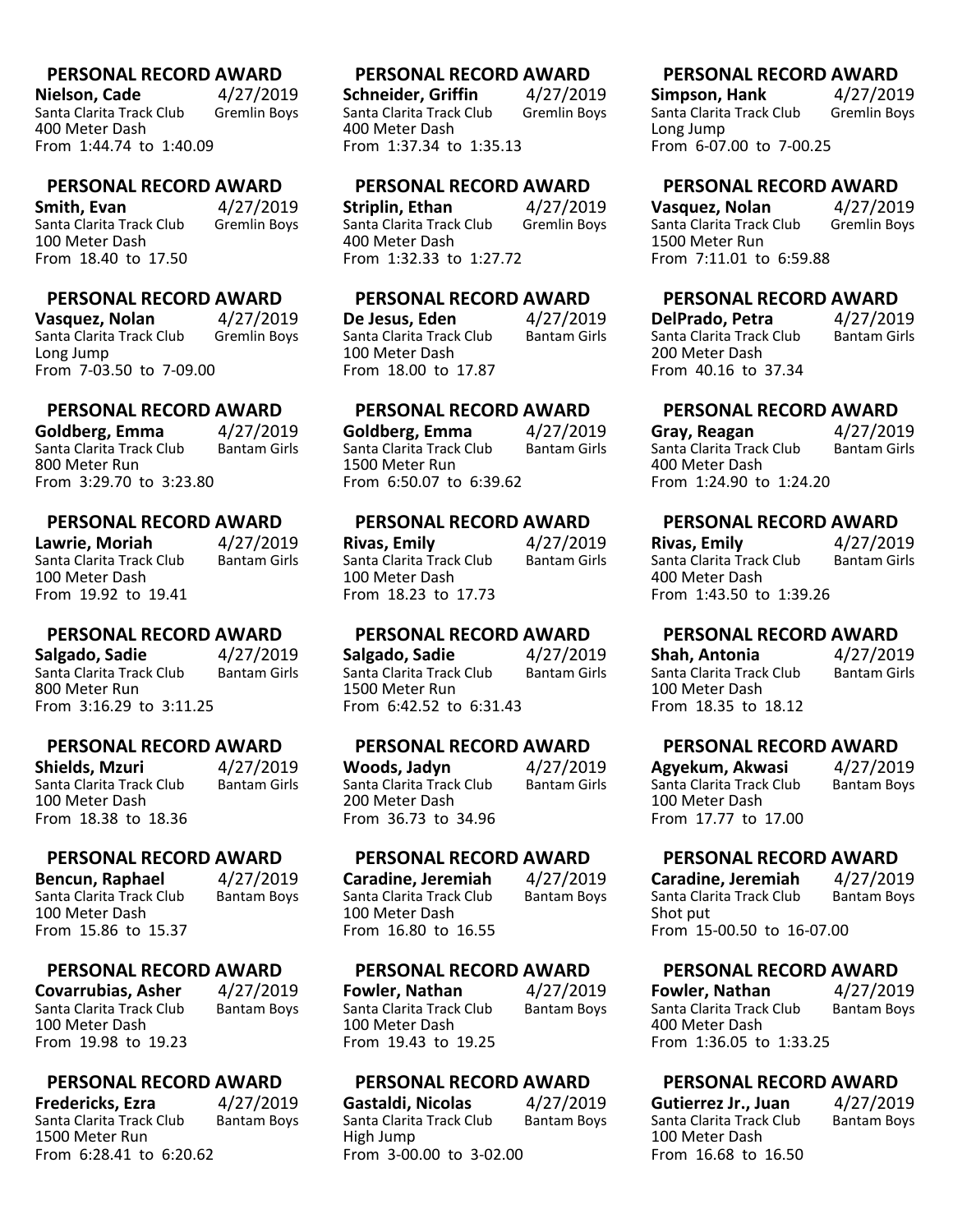**Morgan, Linus** 4/27/2019<br>Santa Clarita Track Club Bantam Boys Santa Clarita Track Club 100 Meter Dash From 21.46 to 20.30

## **PERSONAL RECORD AWARD**

**Quitevis, Karsyn** 4/27/2019<br>Santa Clarita Track Club Bantam Boys Santa Clarita Track Club Shot put From 14-07.25 to 14-09.00

#### **PERSONAL RECORD AWARD**

**Torres, Dillon 4/27/2019**<br>Santa Clarita Track Club Bantam Bovs Santa Clarita Track Club 200 Meter Dash From 36.99 to 36.26

# **PERSONAL RECORD AWARD**

**Acevedo, Alexandra** 4/27/2019 Santa Clarita Track Club 200 Meter Dash From 37.21 to 36.41

#### **PERSONAL RECORD AWARD**

**Barba, Ivanna** 1/27/2019<br>Santa Clarita Track Club Midget Girls Santa Clarita Track Club Shot put From 18-09.00 to 19-10.00

#### **PERSONAL RECORD AWARD**

**MacDougall, Lucy** 4/27/2019 Santa Clarita Track Club Midget Girls 100 Meter Dash From 16.04 to 15.90

#### **PERSONAL RECORD AWARD**

**Rounsaville, Calah** 4/27/2019<br>Santa Clarita Track Club Midget Girls Santa Clarita Track Club High Jump From 3-04.00 to 3-06.00

#### **PERSONAL RECORD AWARD**

**Tait, Audrey 4/27/2019**<br>Santa Clarita Track Club Midget Girls Santa Clarita Track Club 200 Meter Dash From 34.15 to 33.16

#### **PERSONAL RECORD AWARD**

**Vasquez, Brooklyn** 4/27/2019<br>Santa Clarita Track Club Midget Girls Santa Clarita Track Club 1500 Meter Run From 6:40.55 to 6:36.83

#### **PERSONAL RECORD AWARD**

**Ayala, Luke** 4/27/2019<br>Santa Clarita Track Club Midget Boys Santa Clarita Track Club 100 Meter Dash From 16.77 to 16.14

#### **PERSONAL RECORD AWARD**

**Nelson, Gavin** 4/27/2019<br>Santa Clarita Track Club Bantam Boys Santa Clarita Track Club 400 Meter Dash From 1:32.82 to 1:32.81

#### **PERSONAL RECORD AWARD**

**Roof, Brayden** 4/27/2019<br>Santa Clarita Track Club Bantam Boys Santa Clarita Track Club 400 Meter Dash From 1:26.93 to 1:23.92

## **PERSONAL RECORD AWARD**

**Torres, Dillon 4/27/2019**<br>Santa Clarita Track Club Bantam Bovs Santa Clarita Track Club Shot put From 13-09.00 to 13-11.50

## **PERSONAL RECORD AWARD**

**Acevedo, Alexandra** 4/27/2019 Santa Clarita Track Club 400 Meter Dash From 1:26.52 to 1:25.08

## **PERSONAL RECORD AWARD**

**Castellon, Natalia** 4/27/2019<br>Santa Clarita Track Club Midget Girls Santa Clarita Track Club 100 Meter Dash From 16.00 to 15.54

#### **PERSONAL RECORD AWARD**

**MacDougall, Lucy** 4/27/2019<br>Santa Clarita Track Club Midget Girls Santa Clarita Track Club Long Jump From 10-03.75 to 10-07.75

#### **PERSONAL RECORD AWARD**

**Smelser, Sadie 4/27/2019**<br>Santa Clarita Track Club Midget Girls Santa Clarita Track Club 1500 Meter Run From 5:56.85 to 5:49.90

#### **PERSONAL RECORD AWARD**

**Tait, Audrey** 4/27/2019<br>Santa Clarita Track Club Midget Girls Santa Clarita Track Club 400 Meter Dash From 1:17.89 to 1:16.78

#### **PERSONAL RECORD AWARD**

**Whitman, Mikaila** 4/27/2019<br>Santa Clarita Track Club Midget Girls Santa Clarita Track Club 800 Meter Run From 3:03.92 to 3:02.08

#### **PERSONAL RECORD AWARD**

**Ayala, Luke** 4/27/2019<br>Santa Clarita Track Club Midget Boys Santa Clarita Track Club 200 Meter Dash From 33.88 to 33.59

#### **PERSONAL RECORD AWARD**

**Nelson, Gavin** 4/27/2019<br>
Santa Clarita Track Club Bantam Boys Santa Clarita Track Club Shot put From 12-09.25 to 13-04.00

## **PERSONAL RECORD AWARD**

**Striplin, Nathan** 4/27/2019<br>Santa Clarita Track Club Bantam Boys Santa Clarita Track Club 100 Meter Dash From 16.16 to 15.80

## **PERSONAL RECORD AWARD**

**Whitman, Jacob** 4/27/2019<br>Santa Clarita Track Club Bantam Bovs Santa Clarita Track Club Shot put From 9-00.50 to 10-07.50

# **PERSONAL RECORD AWARD**

**Avila, Isabella** 4/27/2019<br>Santa Clarita Track Club Midget Girls Santa Clarita Track Club Shot put From 18-08.00 to 19-01.50

## **PERSONAL RECORD AWARD**

**Davis, Chloe** 4/27/2019<br>
Santa Clarita Track Club Midget Girls Santa Clarita Track Club 400 Meter Dash From 1:18.63 to 1:18.36

# **PERSONAL RECORD AWARD**

**Rounsaville, Calah** 4/27/2019<br>Santa Clarita Track Club Midget Girls Santa Clarita Track Club 100 Meter Dash From 17.04 to 16.56

## **PERSONAL RECORD AWARD**

**Tait, Audrey** 4/27/2019<br>Santa Clarita Track Club Midget Girls Santa Clarita Track Club 100 Meter Dash From 16.23 to 16.08

## **PERSONAL RECORD AWARD**

**Tolentino, Kaylee** 4/27/2019<br>Santa Clarita Track Club Midget Girls Santa Clarita Track Club 1500 Meter Run From 6:41.26 to 6:31.32

## **PERSONAL RECORD AWARD**

**Whitman, Mikaila** 4/27/2019<br>
Santa Clarita Track Club Midget Girls Santa Clarita Track Club 1500 Meter Run From 6:14.02 to 6:05.22

### **PERSONAL RECORD AWARD**

| Ayala, Luke               | 4/27/2019          |
|---------------------------|--------------------|
| Santa Clarita Track Club  | <b>Midget Boys</b> |
| Shot put                  |                    |
| From 16-01.00 to 18-00.50 |                    |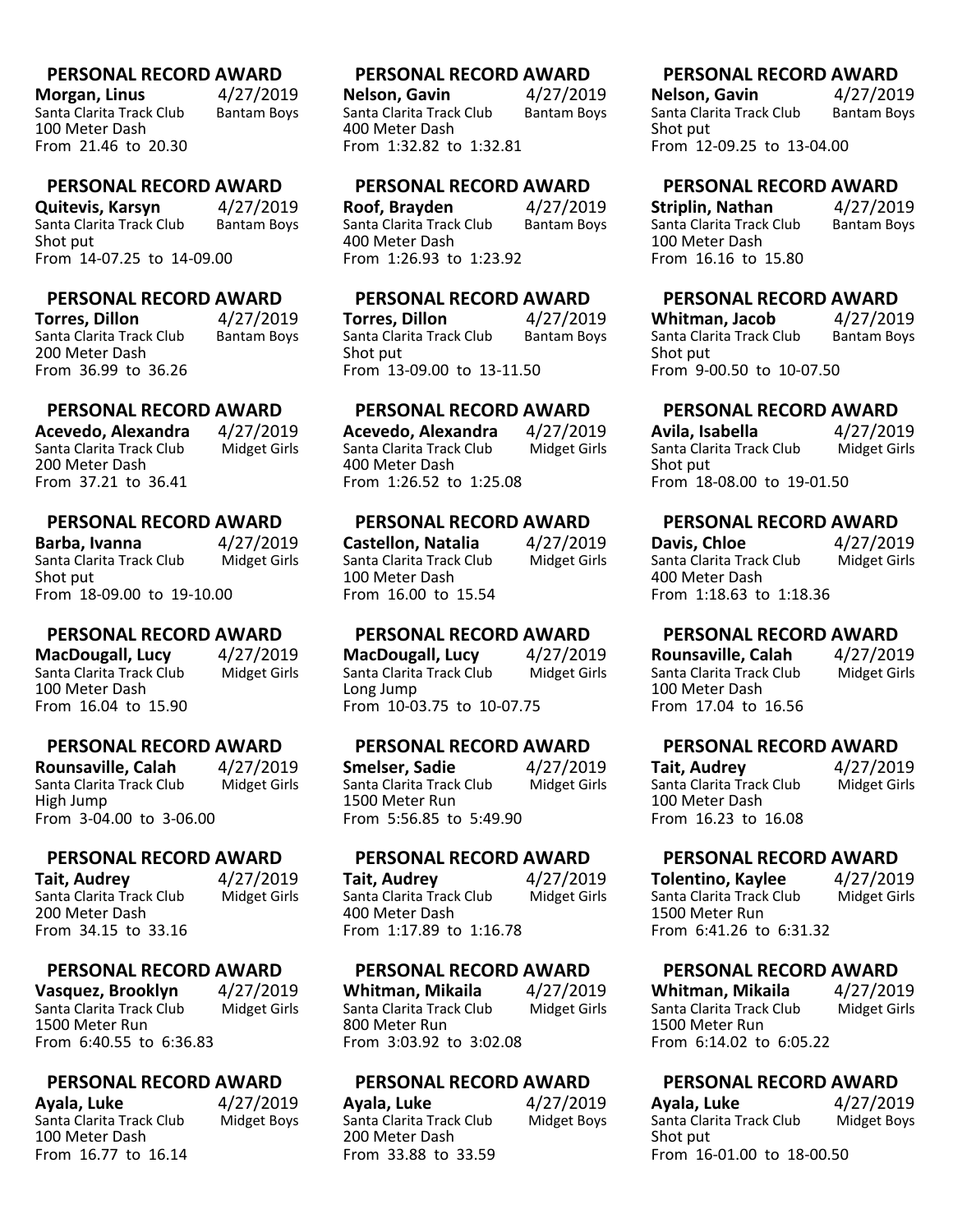**DelPrado, David** 4/27/2019<br>Santa Clarita Track Club Midget Boys Santa Clarita Track Club 100 Meter Dash From 16.26 to 16.08

#### **PERSONAL RECORD AWARD**

**Dennison, Caleb** 4/27/2019<br>Santa Clarita Track Club Midget Boys Santa Clarita Track Club 400 Meter Dash From 1:43.14 to 1:38.14

## **PERSONAL RECORD AWARD**

**Fowler, Andrew** 4/27/2019<br>Santa Clarita Track Club Midget Bovs Santa Clarita Track Club 100 Meter Dash From 16.33 to 16.20

## **PERSONAL RECORD AWARD**

**Hernandez, Maddex** 4/27/2019<br>Santa Clarita Track Club Midget Boys Santa Clarita Track Club Shot put From 21-10.50 to 22-05.00

#### **PERSONAL RECORD AWARD**

**Landress, Connor** 4/27/2019<br>Santa Clarita Track Club Midget Boys Santa Clarita Track Club 100 Meter Dash From 21.10 to 20.98

### **PERSONAL RECORD AWARD**

**Landress, Tyler** 4/27/2019 Santa Clarita Track Club Midget Boys 100 Meter Dash From 21.37 to 21.16

### **PERSONAL RECORD AWARD**

**Mariscal, Ayden** 4/27/2019<br>Santa Clarita Track Club Midget Boys Santa Clarita Track Club Shot put From 17-07.00 to 19-10.50

#### **PERSONAL RECORD AWARD**

**Neall-Johnston, Alfie** 4/27/2019 Santa Clarita Track Club 800 Meter Run From 2:59.39 to 2:57.96

#### **PERSONAL RECORD AWARD**

**Quitevis, Konner** 4/27/2019<br>Santa Clarita Track Club Midget Boys Santa Clarita Track Club Shot put From 23-04.00 to 25-02.00

## **PERSONAL RECORD AWARD**

**Weatherman, Alexande<sup>4</sup>/27/2019**<br>Santa Clarita Track Club Midget Boys Santa Clarita Track Club 100 Meter Dash From 14.62 to 14.31

#### **PERSONAL RECORD AWARD**

**DelPrado, David** 4/27/2019<br>Santa Clarita Track Club Midget Boys Santa Clarita Track Club 200 Meter Dash From 34.12 to 33.98

#### **PERSONAL RECORD AWARD**

**Espinosa, Maddox** 4/27/2019<br>Santa Clarita Track Club Midget Boys Santa Clarita Track Club 100 Meter Dash From 15.07 to 15.00

## **PERSONAL RECORD AWARD**

**Fowler, Andrew** 4/27/2019<br>Santa Clarita Track Club Midget Bovs Santa Clarita Track Club 1500 Meter Run From 6:25.01 to 6:15.54

## **PERSONAL RECORD AWARD**

**Ibarra, Jordan** 4/27/2019<br>Santa Clarita Track Club Midget Boys Santa Clarita Track Club 100 Meter Dash From 15.53 to 15.11

#### **PERSONAL RECORD AWARD**

**Landress, Connor** 4/27/2019<br>Santa Clarita Track Club Midget Boys Santa Clarita Track Club Long Jump From 7-06.00 to 7-11.25

#### **PERSONAL RECORD AWARD**

**Lawrie, Corban** 4/27/2019<br>Santa Clarita Track Club Midget Boys Santa Clarita Track Club 100 Meter Dash From 20.15 to 20.00

**PERSONAL RECORD AWARD**

**Moss, Chase** 4/27/2019<br>Santa Clarita Track Club Midget Boys Santa Clarita Track Club 100 Meter Dash From 15.44 to 15.20

## **PERSONAL RECORD AWARD**

**Neall-Johnston, Alfie** 4/27/2019 Santa Clarita Track Club 1500 Meter Run From 5:57.88 to 5:48.78

#### **PERSONAL RECORD AWARD**

**Rodriguez, Gabriel** 4/27/2019<br>Santa Clarita Track Club Midget Boys Santa Clarita Track Club 3000 Meter Run From 13:53.83 to 13:03.20

## **PERSONAL RECORD AWARD**

**Weatherman, Alexande4/27/2019**<br>Santa Clarita Track Club Midget Boys Santa Clarita Track Club 400 Meter Dash From 1:08.57 to 1:08.51

#### **PERSONAL RECORD AWARD**

**DelPrado, David** 4/27/2019<br>Santa Clarita Track Club Midget Boys Santa Clarita Track Club Long Jump From 11-07.50 to 12-03.00

## **PERSONAL RECORD AWARD**

**Espinosa, Maddox** 4/27/2019<br>Santa Clarita Track Club Midget Boys Santa Clarita Track Club Long Jump From 12-05.75 to 12-07.00

## **PERSONAL RECORD AWARD**

**Heinrich, Thomas** 4/27/2019<br>Santa Clarita Track Club Midget Boys Santa Clarita Track Club Shot put From 14-06.00 to 17-08.00

# **PERSONAL RECORD AWARD**

**Ibarra, Jordan** 4/27/2019<br>Santa Clarita Track Club Midget Boys Santa Clarita Track Club 200 Meter Dash From 32.34 to 31.86

## **PERSONAL RECORD AWARD**

**Landress, Luke** 4/27/2019<br>Santa Clarita Track Club Midget Boys Santa Clarita Track Club 100 Meter Dash From 20.15 to 19.31

## **PERSONAL RECORD AWARD**

**Mariscal, Ayden** 4/27/2019<br>Santa Clarita Track Club Midget Boys Santa Clarita Track Club 400 Meter Dash From 1:31.48 to 1:25.76

## **PERSONAL RECORD AWARD**

**Moss, Chase** 4/27/2019<br>
Santa Clarita Track Club Midget Boys Santa Clarita Track Club 400 Meter Dash From 1:12.66 to 1:10.24

## **PERSONAL RECORD AWARD**

**Perry, Derek** 4/27/2019<br>Santa Clarita Track Club Midget Boys Santa Clarita Track Club 1500 Meter Run From 6:40.43 to 6:26.71

## **PERSONAL RECORD AWARD**

**Trujillo, Dean** 4/27/2019<br>Santa Clarita Track Club Midget Boys Santa Clarita Track Club 200 Meter Dash From 36.50 to 36.45

## **PERSONAL RECORD AWARD**

**Whitaker, Dylan** 4/27/2019<br>Santa Clarita Track Club Midget Boys Santa Clarita Track Club Shot put From 18-04.50 to 18-09.00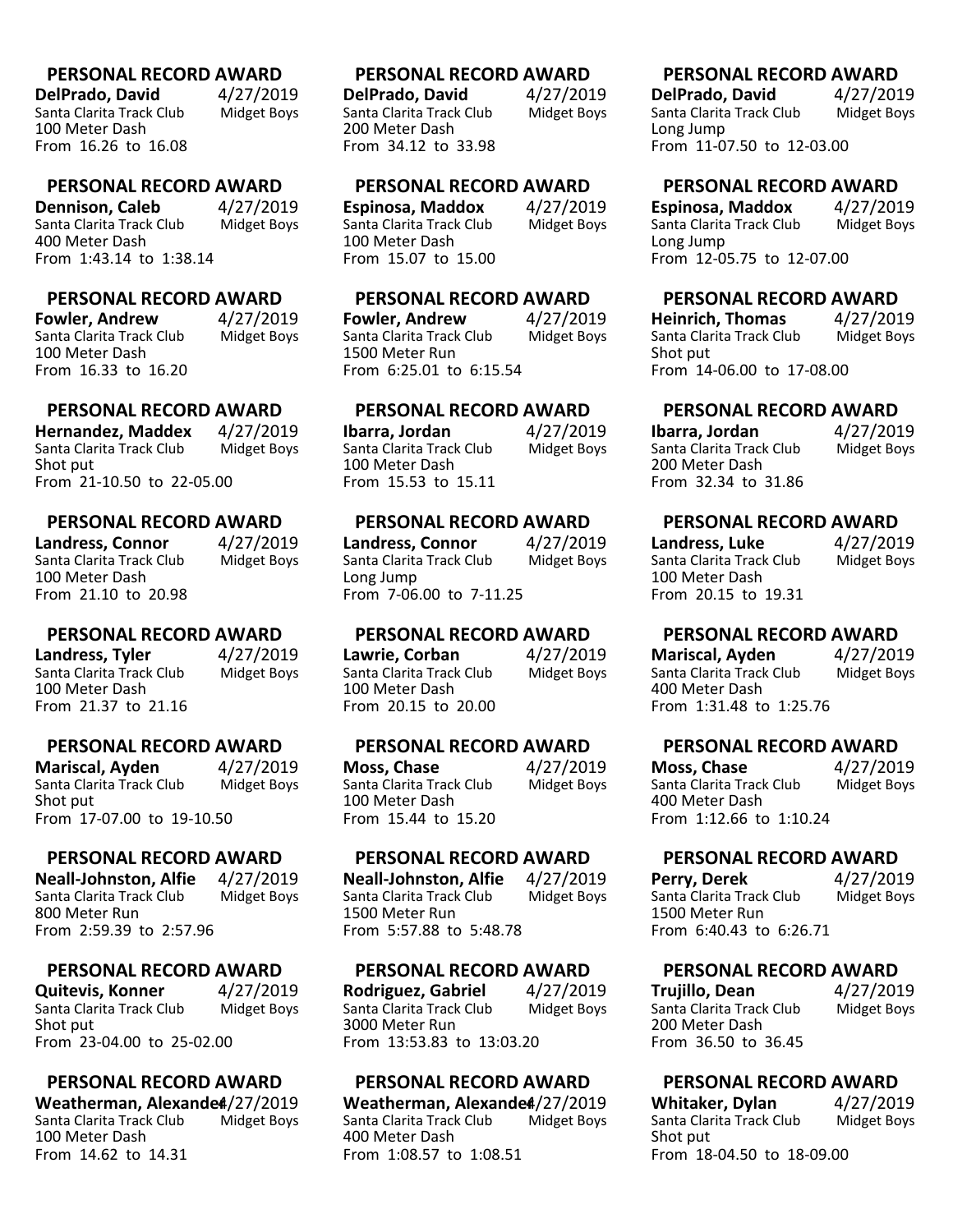**Bryant, Sophie 4/27/2019**<br>Santa Clarita Track Club Youth Girls Santa Clarita Track Club 100 Meter Dash From 15.90 to 15.63

**PERSONAL RECORD AWARD**

**Cruz, Madison** 4/27/2019<br>Santa Clarita Track Club Youth Girls Santa Clarita Track Club High Jump From 4-02.00 to 4-04.00

## **PERSONAL RECORD AWARD**

**Barba, Louie 4/27/2019**<br>Santa Clarita Track Club Youth Bovs Santa Clarita Track Club 100 Meter Dash From 14.47 to 14.35

## **PERSONAL RECORD AWARD**

**Bazo, Caden 4/27/2019**<br>Santa Clarita Track Club Youth Bovs Santa Clarita Track Club Shot put From 21-06.00 to 21-09.50

## **PERSONAL RECORD AWARD**

**Cabrera, Isaiah** 4/27/2019<br>Santa Clarita Track Club Youth Boys Santa Clarita Track Club 100 Meter Dash From 13.35 to 13.34

## **PERSONAL RECORD AWARD**

**Dalley, Carson** 4/27/2019 Santa Clarita Track Club Youth Boys 1500 Meter Run From 5:19.74 to 5:10.51

### **PERSONAL RECORD AWARD**

**Espinosa, Marcus** 4/27/2019<br>Santa Clarita Track Club Youth Boys Santa Clarita Track Club Long Jump From 12-07.00 to 12-07.50

## **PERSONAL RECORD AWARD**

**Huynh, Khoa** 4/27/2019<br>Santa Clarita Track Club Youth Boys Santa Clarita Track Club 100 Meter Dash From 17.77 to 17.55

# **PERSONAL RECORD AWARD**

**Keysor, Daniel** 4/27/2019<br>Santa Clarita Track Club Youth Boys Santa Clarita Track Club 200 Meter Dash From 31.63 to 31.05

## **PERSONAL RECORD AWARD**

**Marin, Nathaniel** 4/27/2019<br>Santa Clarita Track Club Youth Boys Santa Clarita Track Club 1500 Meter Run From 5:31.95 to 5:24.95

## **PERSONAL RECORD AWARD**

**Bryant, Sophie 4/27/2019**<br>Santa Clarita Track Club Youth Girls Santa Clarita Track Club 400 Meter Dash From 1:17.21 to 1:15.89

#### **PERSONAL RECORD AWARD**

**Lawrence, Faith** 4/27/2019<br>Santa Clarita Track Club Youth Girls Santa Clarita Track Club 100 Meter Dash From 14.59 to 14.37

## **PERSONAL RECORD AWARD**

**Barba, Louie 4/27/2019**<br>Santa Clarita Track Club Youth Bovs Santa Clarita Track Club Shot put From 22-01.50 to 23-01.00

## **PERSONAL RECORD AWARD**

**Betty, Evan** 4/27/2019<br>Santa Clarita Track Club Youth Bovs Santa Clarita Track Club Hurdles From 21.89 to 21.02

## **PERSONAL RECORD AWARD**

**Cabrera, Isaiah** 4/27/2019<br>Santa Clarita Track Club Youth Boys Santa Clarita Track Club **Hurdles** From 19.82 to 18.79

### **PERSONAL RECORD AWARD**

**Espinosa, Marcus** 4/27/2019 Santa Clarita Track Club Youth Boys 800 Meter Run From 3:02.28 to 2:57.78

### **PERSONAL RECORD AWARD**

**Gonzales, Benjamin** 4/27/2019 Santa Clarita Track Club 1500 Meter Run From 5:34.71 to 5:25.85

## **PERSONAL RECORD AWARD**

**Huynh, Khoa** 4/27/2019<br>Santa Clarita Track Club Youth Boys Santa Clarita Track Club Shot put From 15-02.00 to 16-07.50

### **PERSONAL RECORD AWARD**

**Lozano, Aaron** 4/27/2019<br>Santa Clarita Track Club Youth Boys Santa Clarita Track Club 200 Meter Dash From 33.49 to 33.42

### **PERSONAL RECORD AWARD**

**Riley, Brendon** 4/27/2019<br>Santa Clarita Track Club Youth Boys Santa Clarita Track Club 400 Meter Dash From 1:10.91 to 1:10.29

## **PERSONAL RECORD AWARD**

**Bryant, Sophie** 4/27/2019<br>
Santa Clarita Track Club Youth Girls Santa Clarita Track Club High Jump From 3-08.00 to 3-10.00

# **PERSONAL RECORD AWARD**

**Shields, Amara** 4/27/2019<br>
Santa Clarita Track Club Youth Girls Santa Clarita Track Club 400 Meter Dash From 1:10.01 to 1:08.86

# **PERSONAL RECORD AWARD**

**Bazo, Caden** 4/27/2019<br>Santa Clarita Track Club Youth Boys Santa Clarita Track Club High Jump From 3-08.00 to 3-10.00

# **PERSONAL RECORD AWARD**

**Biggs, Jaylen** 4/27/2019<br>Santa Clarita Track Club Youth Bovs Santa Clarita Track Club 400 Meter Dash From 1:07.64 to 1:05.00

# **PERSONAL RECORD AWARD**

**Cookston, Landon** 4/27/2019<br>
Santa Clarita Track Club Youth Boys Santa Clarita Track Club 1500 Meter Run From 5:55.25 to 5:49.27

# **PERSONAL RECORD AWARD**

**Espinosa, Marcus** 4/27/2019 Santa Clarita Track Club Youth Boys 1500 Meter Run From 6:06.09 to 5:51.23

# **PERSONAL RECORD AWARD**

**Herrera, Diego** 4/27/2019<br>
Santa Clarita Track Club Youth Boys Santa Clarita Track Club 100 Meter Dash From 16.84 to 16.83

# **PERSONAL RECORD AWARD**

**Julian, Caedmon** 4/27/2019<br>Santa Clarita Track Club Youth Boys Santa Clarita Track Club 100 Meter Dash From 15.08 to 14.98

# **PERSONAL RECORD AWARD**

**Lozano, Aaron** 4/27/2019<br>
Santa Clarita Track Club Youth Boys Santa Clarita Track Club Long Jump From 11-02.50 to 11-08.00

# **PERSONAL RECORD AWARD**

**Rodriguez, Jacob** 4/27/2019<br>
Santa Clarita Track Club Youth Boys Santa Clarita Track Club 800 Meter Run From 3:03.43 to 2:56.38